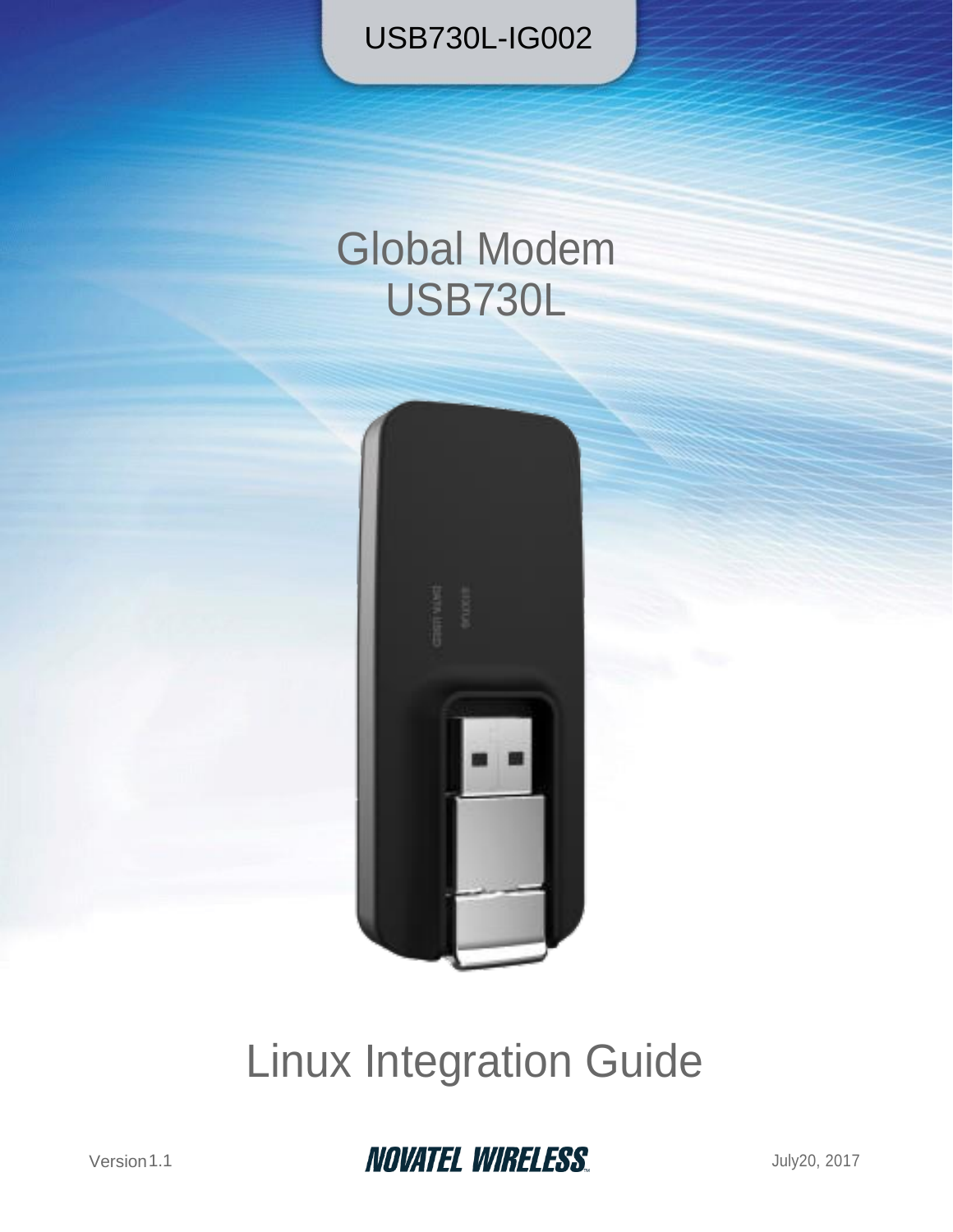#### **NOVATEL WIRELESS COPYRIGHT STATEMENT**

©2017 Novatel Wireless, Inc. All rights reserved. The information contained in this document is subject to change without notice and should not be construed as a commitment by Novatel Wireless, Inc.

#### **NOVATEL WIRELESS TRADEMARKS AND SERVICE MARKS**

Novatel Wireless is a trademark of Novatel Wireless, Inc., and the other trademarks, logos, and service marks(collectivelythe"Trademarks")usedinthisusermanualarethepropertyofNovatelWirelessor their respective owners. Nothing contained in this user manual should be construed as granting by implication, estoppel, or otherwise, a license or right of use of Novatel Wireless or any other Trademark displayed in this user manual without the written permission of Novatel Wireless or its respective owners.

Novatel Wireless, and the Novatel Wireless logo are alltrademarks of Novatel Wireless, Inc.

MiFi®and the MiFi logo are registered trademarks of Novatel Wireless, Inc.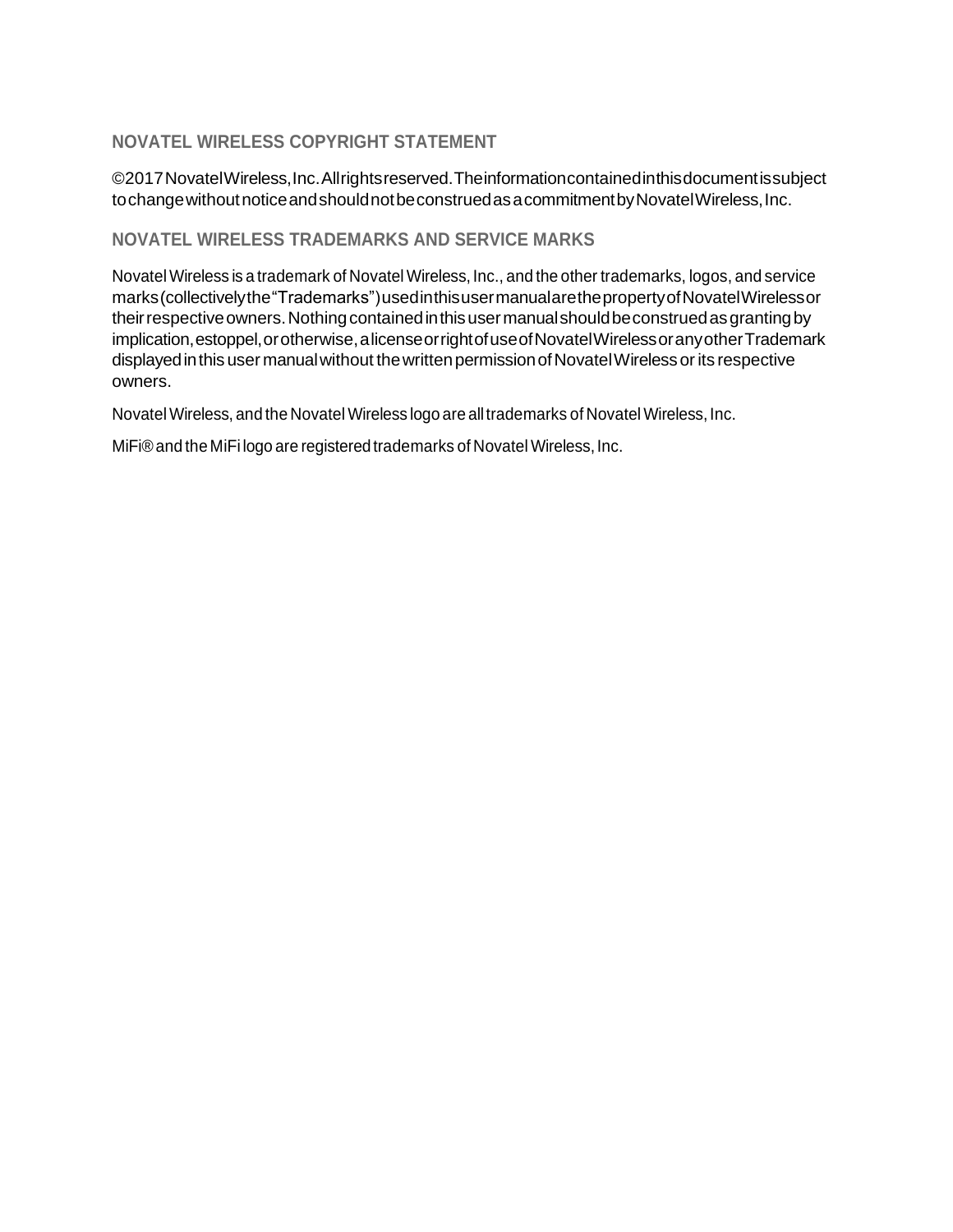## **General Disclaimer**

#### TERMS OF USE OF NEW MATERIALS - PLEASE READ CAREFULLY

From time to time, Novatel Wireless, in its sole discretion, may make available for download on its website (www.novatelwireless.com), or may transmit via mail or email, updates or upgrades to, or new releases of, the firmware, software, or documentation for its products (collectively, 'New Materials'). Use of such New Materials is subject to the terms and conditions set forth below, and may be subject to additionaltermsandconditionsassetforthinNovatelWireless'sTechnicalSupportPolicy(postedonits website) and/or any written agreement between the user and Novatel Wireless.

All New Materials are provided AS IS. Novatel Wireless makes no warranty or representation with respect to the merchantability, suitability, functionality, accuracy, or completeness of any such New Materials.The user of such New Materialsassumes allrisk (known or unknown) of such use. Novatel Wireless reserves all rights in such New Materials. The user shall have only a revocable and limited license to use such New Materials in connection with the products for which they are intended. Distribution or modification of any New Materials without Novatel Wireless's consent is strictly prohibited.

IN NO EVENT WILL NOVATEL WIRELESS BE RESPONSIBLE FOR ANY INCIDENTAL, INDIRECT, CONSEQUENTIAL, OR SPECIAL DAMAGES AS A RESULT OF THE USE OF ANY NEW MATERIALS. NOVATEL WIRELESS'S MAXIMUM LIABILITY FOR ANY CLAIM BASED ON THE NEW MATERIALS SHALL NOT EXCEED FIFTY U.S. DOLLARS(\$50).

#### **Version Verification**

To ensure you have the latest version of this document, visit the Verizon Wireless support site at: [https://www.verizonwireless.com/support/verizon-global-usb-modem-usb730l/.](https://www.verizonwireless.com/support/verizon-global-usb-modem-usb730l/)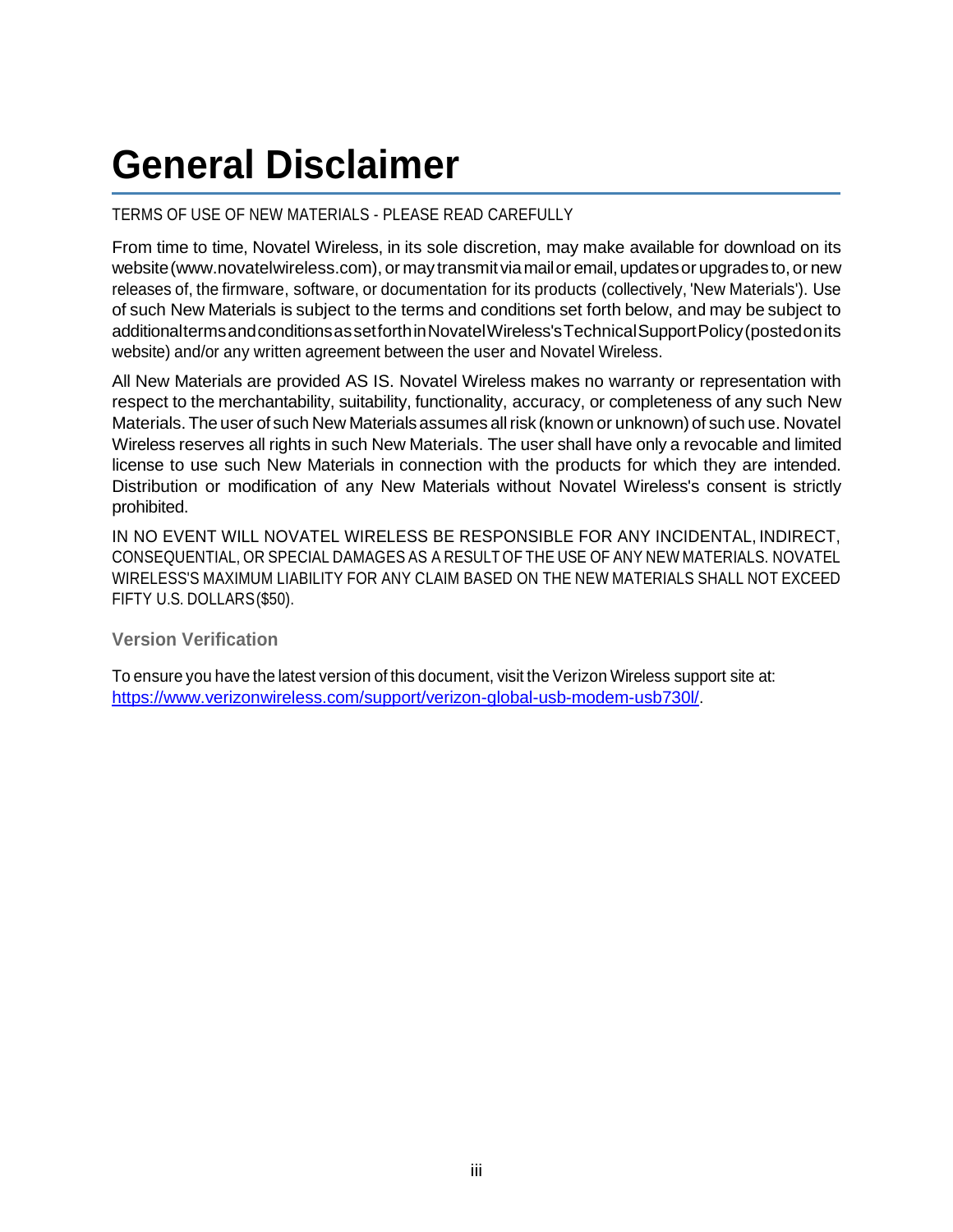# **Contents**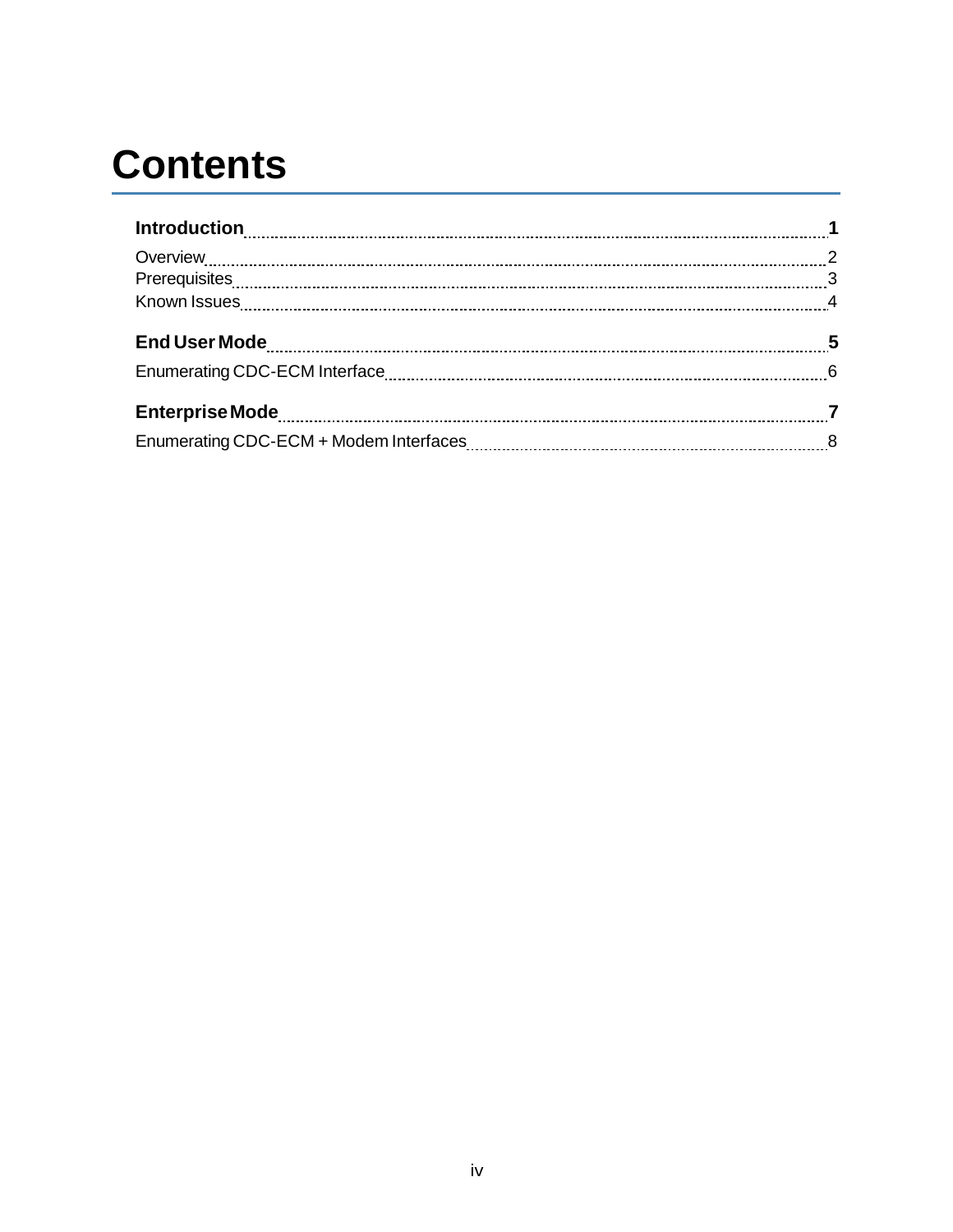# **1**

## <span id="page-4-0"></span>**Introduction**

**[Overview](#page-5-0) [Prerequisites](#page-6-0) [Known Issues](#page-7-0)**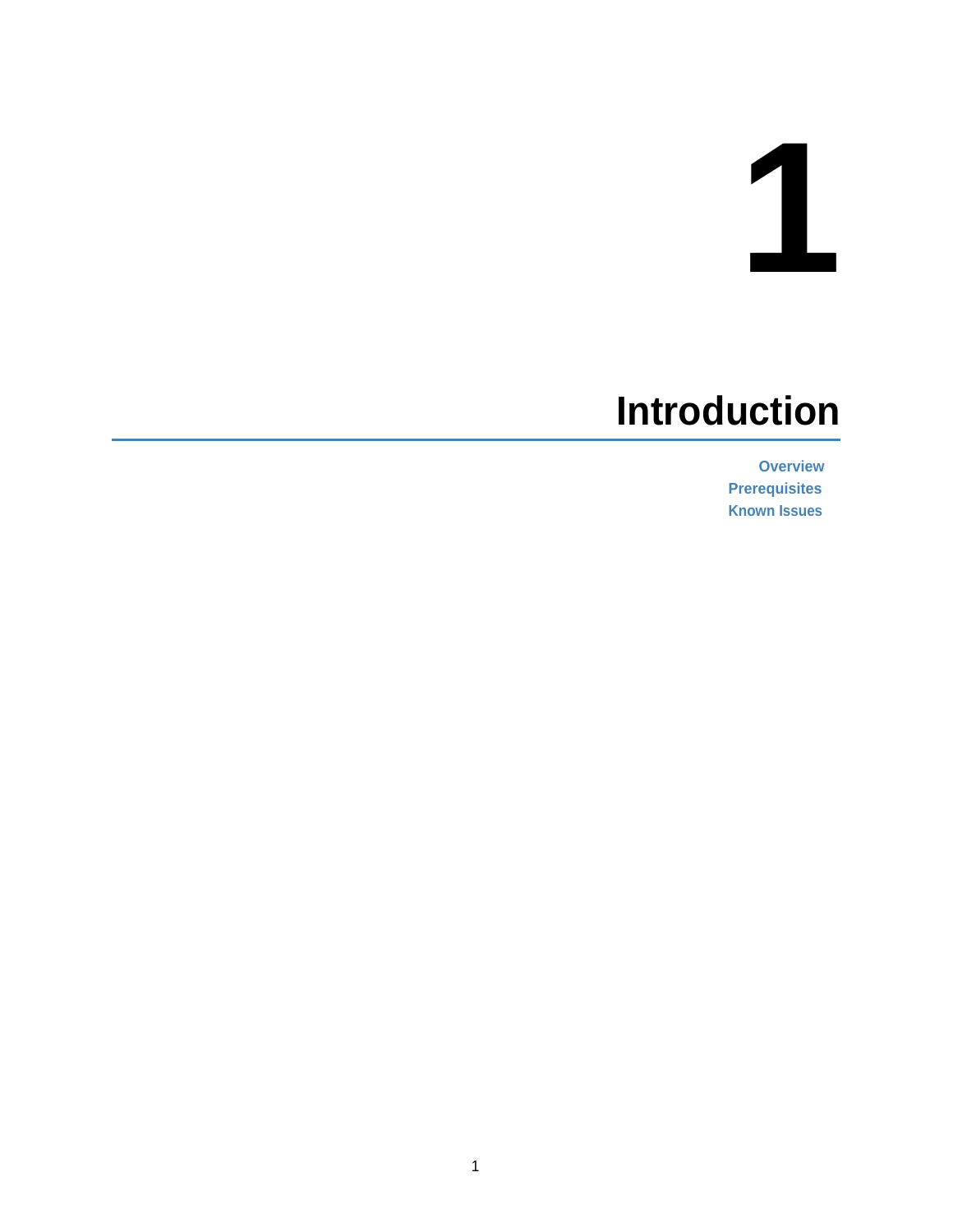## <span id="page-5-0"></span>**Overview**

ThisguideoutlinesthebasicinformationneededtosuccessfullyintegratetheUSB730LintoaLinux platform.Thetwomainsectionsintheguideare:

End-User Mode: Enumerating CDC-ECM interface  $\Box$ 

In this mode, the device is used for a WWAN connection to the Internet for such activities as browsing or connecting to a VPN.

EnterpriseMode:EnumeratingCDC-ECM andModem interfaces (Optional)  $\Box$ 

Inthismode,theModeminterfaceallowsuserstosendATcommandstothedeviceto configure, query, or manage the Internet connection.

**NOTE:** TheinformationincludedinthisguideisbasedonUbunturunningaKernelversion**3.16.0- 30.generic**andtheseinstructions canbeextendedtoother kernelversionswithnoorminimum changes(asappropriate).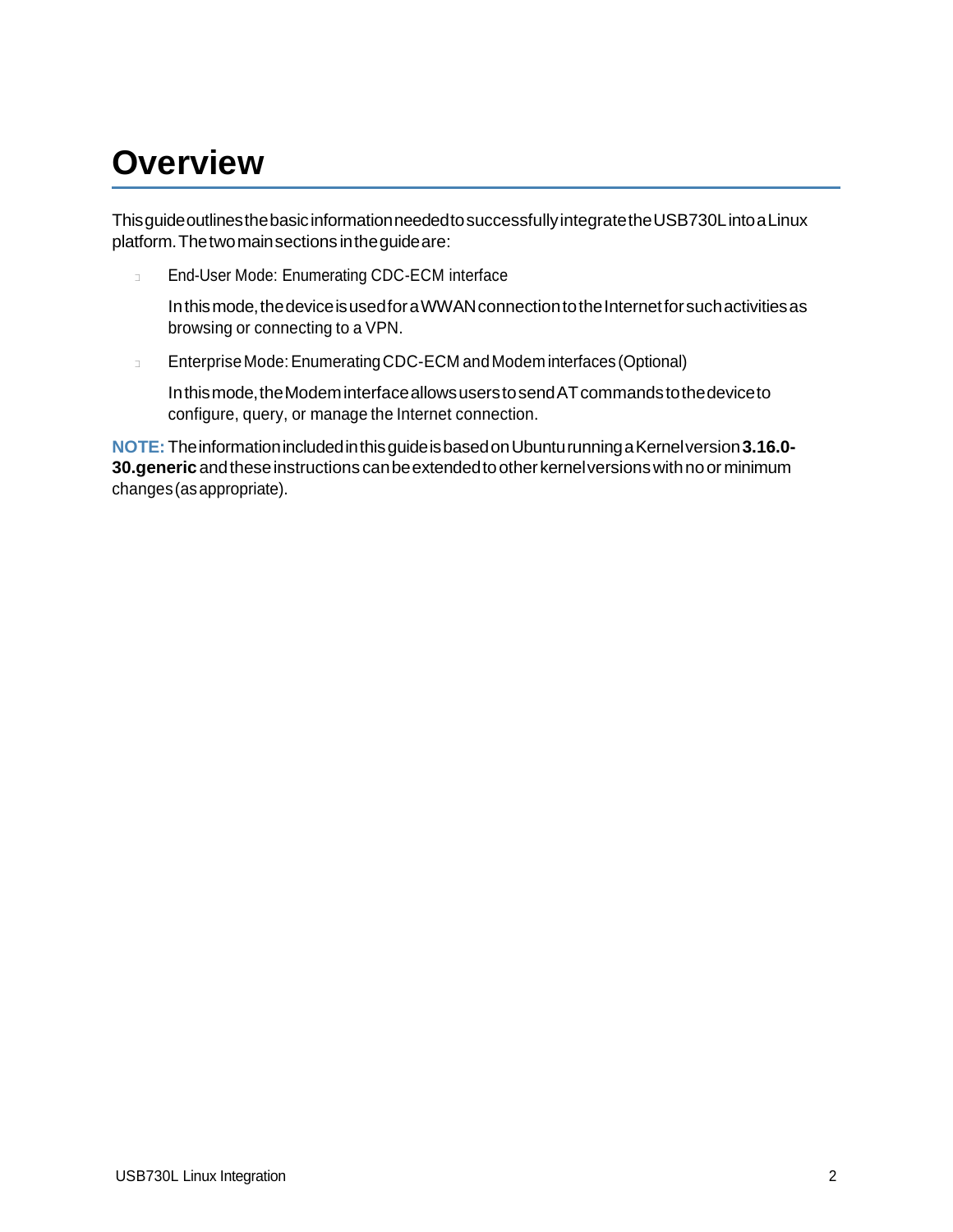### <span id="page-6-0"></span>**Prerequisites**

The following items are prerequisites for the Linux integrations:

 **usb\_modeswitch**—Utility used for switching USB configurations. This utility should be installed ontheLinuxmachine.

**NOTE:**AnInternetconnectionisrequiredforthisinstallation.

To install the utility:

Enterthefollowingcommand:

# sudo apt-get install usb\_modeswitch

 **Linux Kernel source files**—Files required to enable the USB730L to enumerate the Modem interface.Downloadthefilesfromthissite[:https://www.kernel.org/.](https://www.kernel.org/)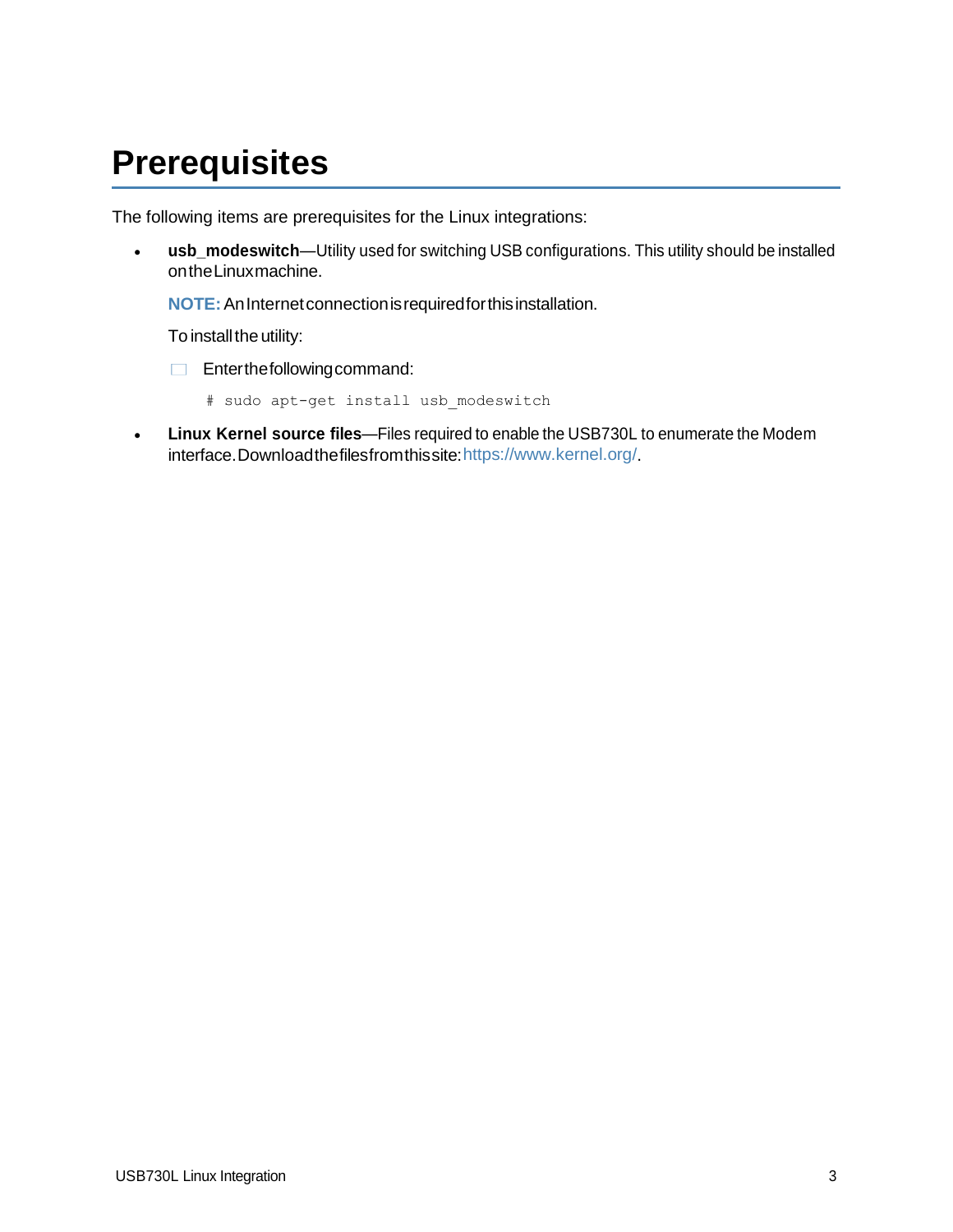## <span id="page-7-0"></span>**Known Issues**

The**usb\_modeswitch**utilityhascrashedonsomeLinuxdistributionspresentingthefollowingerror message.



Despitereceivingthismessage,theEthernetInterfacegetsenumeratedcorrectlyandthelaptopgetsan IP address from the device. This is a tool-related issue and you can safely ignore this error.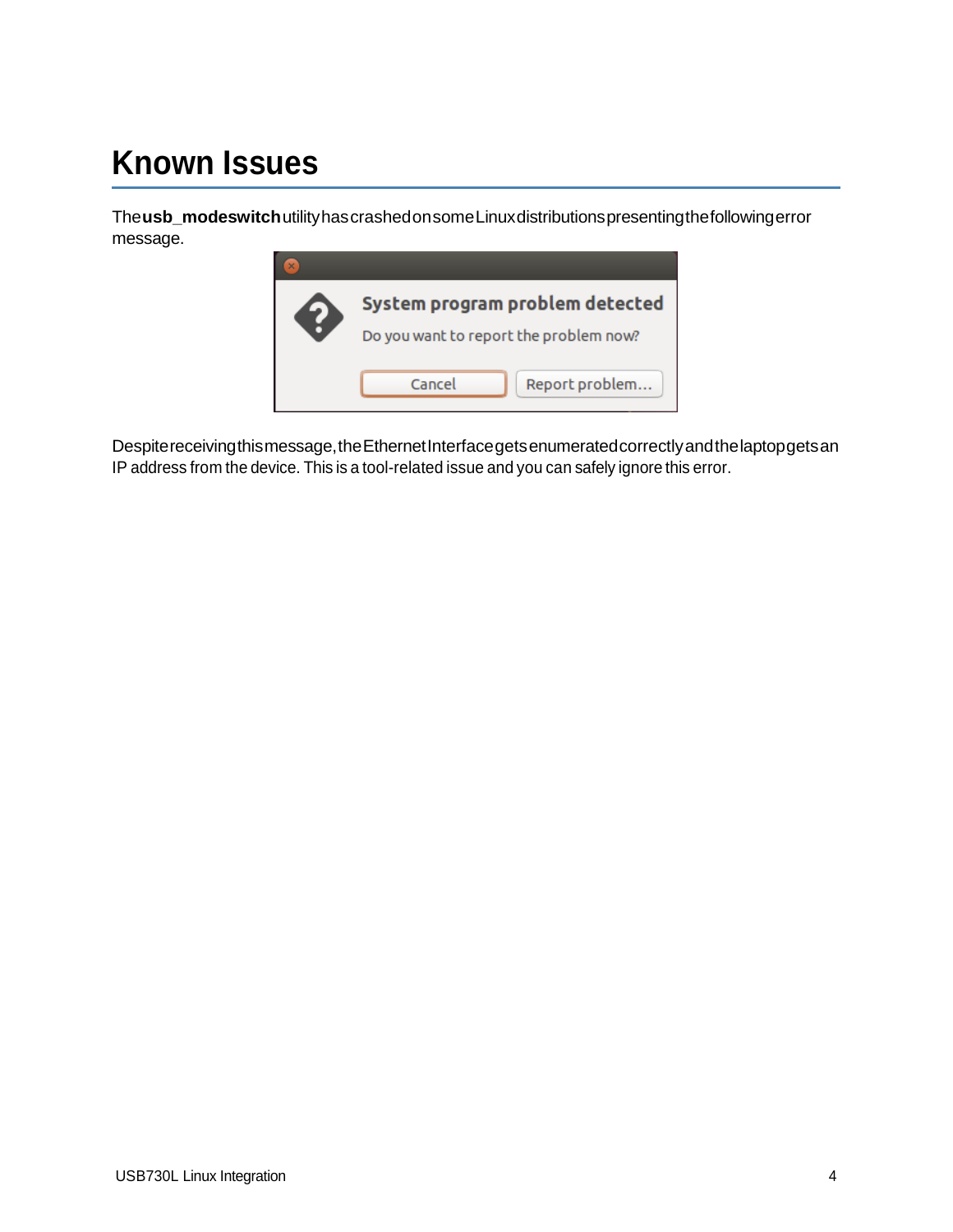# **2**

## <span id="page-8-0"></span>**End User Mode**

**[Enumerating CDC-ECM Interface](#page-9-0)**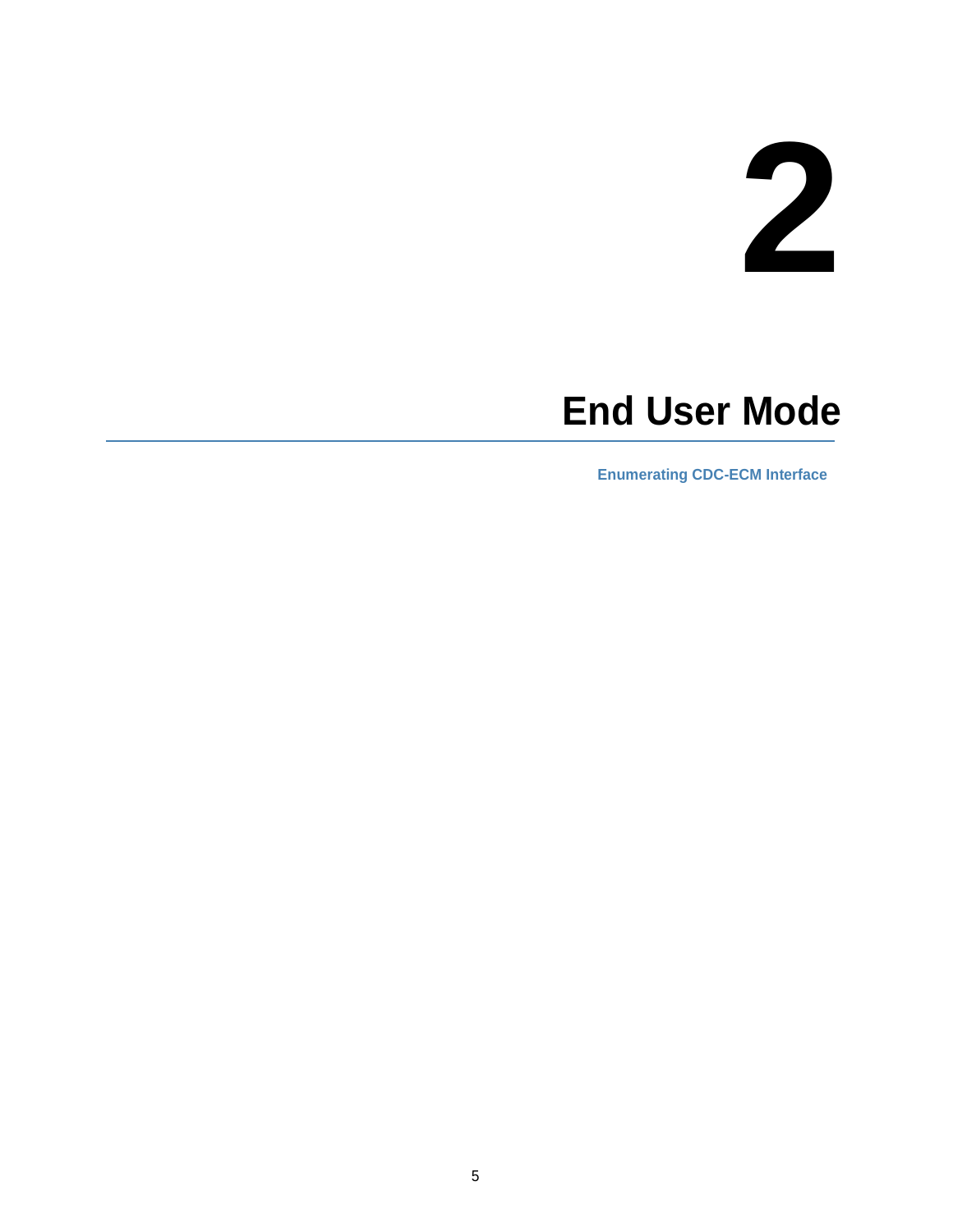## <span id="page-9-0"></span>**Enumerating CDC-ECMInterface**

By default, the USB730L device is inEnd-User Mode. This means that only the RNDIS configuration is exposed.ForthedevicetogetaWWANIPAddressassignment,youmustswitchtheconfigurationto CDC-ECM.

#### **To switch the configuration and initiate the DHCP request:**

- 1. VerifythatyourdeviceisinEnd-UserModebyissuingthefollowingcommand:
	- # lsusb

If the device is in End-User Mode, the response is:

ID 1410:9030 Novatel Wireless

- 2. IfthedeviceisinEnd-UserMode,uninstalltheRNDISdriverbyissuingthefollowingcommand:
	- # sudo rmmod rndis\_host
- 3. Switch the device to CDC-ECM configuration by issuing the following command:

```
# sudo usb_modeswitch –v 0x1410 –p 0x9030 –u 2
```
Once these steps are complete, the CDC-ECM interface is enabled on the device and the device expects a DHCP RequestfromtheLinux server.

4. Initiate the DHCP Request to the USB730L to get the WWAN IP Addresses assigned to Linux by issuingthefollowingcommand:

# sudo dhclient **eth1**

**NOTE:** Replace **eth1** with the appropriate Ethernet interface enumeration on your setup.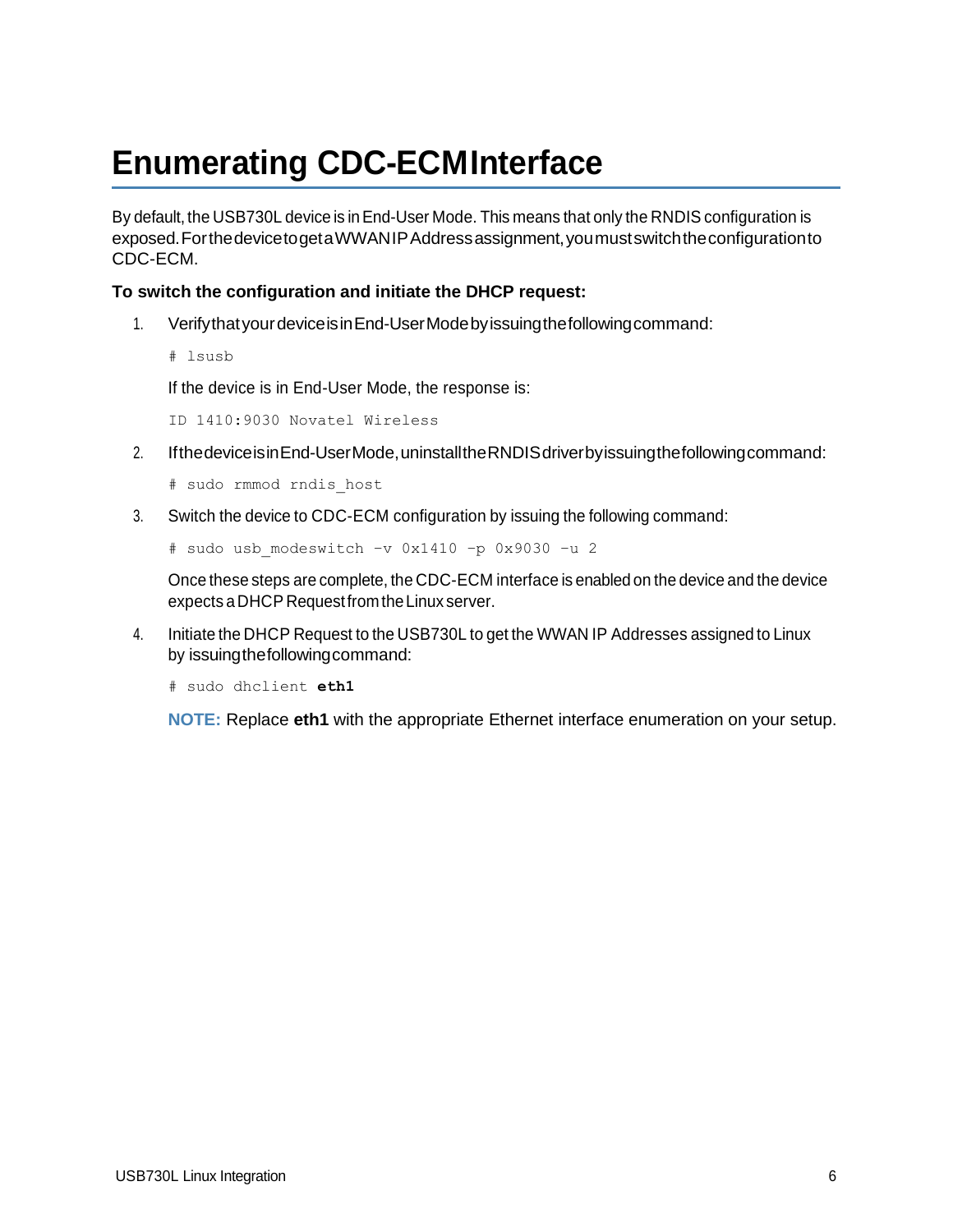# **3**

## <span id="page-10-0"></span>**Enterprise Mode**

**[Enumerating CDC-ECM + Modem Interfaces](#page-11-0)**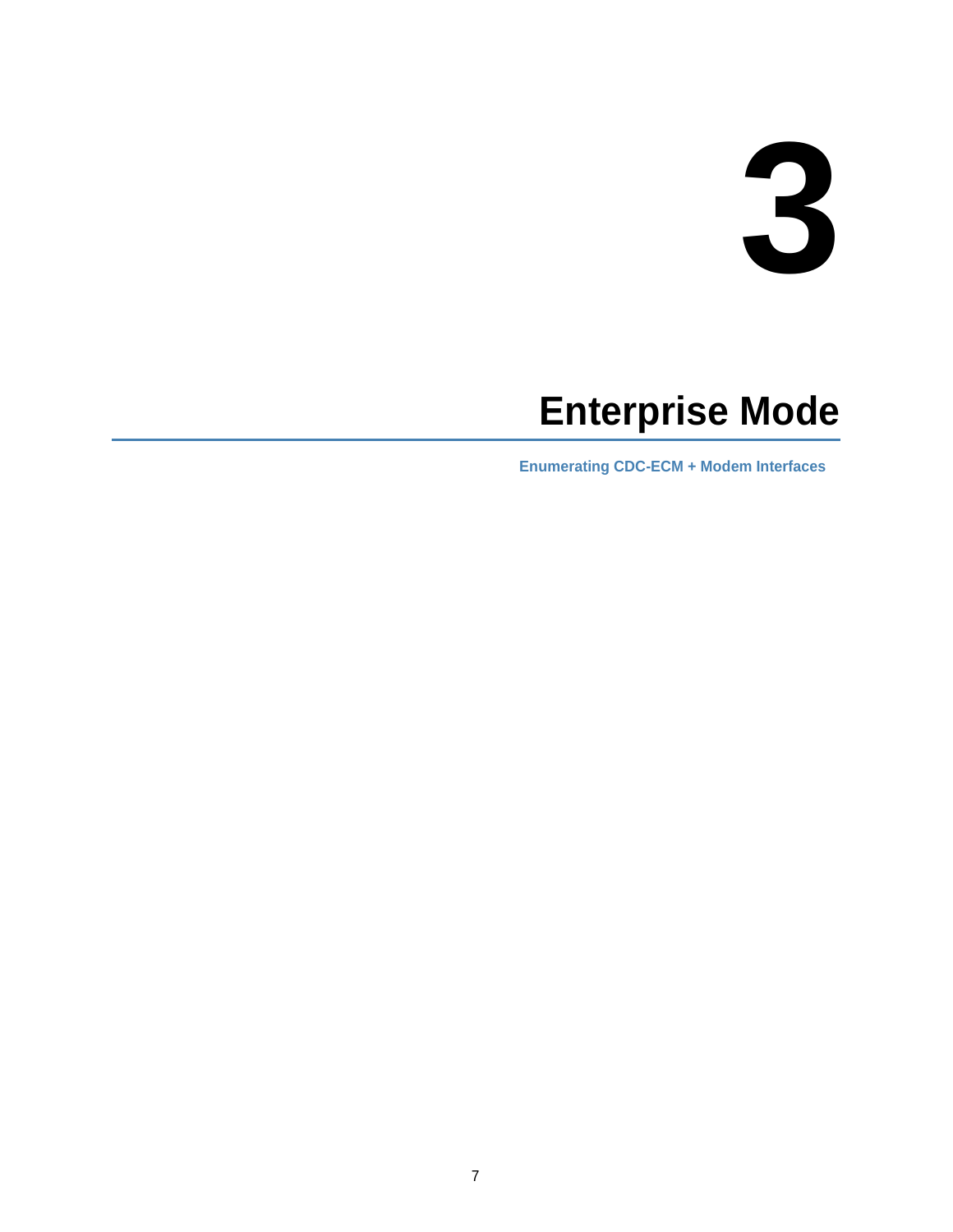## <span id="page-11-0"></span>**Enumerating CDC-ECM + ModemInterfaces**

ToaddsupportforUSB730L,youmustmodifythekernelsourceonyourLinuxserverbyadding the Vendor ID (VID) and Product ID (PID) of the USB730L.

**NOTE:**Thefollowinginstructionsassumethatyourkernelversionis**3.16.0-x-generic**(Toverifythe kernel version, run the command **uname –r**.)

#### **To modify the kernel source:**

1. DownloadtheLinuxdistribution-specifickernelsourceswithpatchesintoyourworking directorybyissuingthefollowingcommand:

```
# sudo apt-get source linux-image-$(uname –r)
```
**NOTE:** You can find files **option.c** and **usb-wwan.h** under "Linux-*<distro>*-3.16.0 /drivers/usb/serial".

- 2. Modifythe**option.c**file:
	- **a.** [Optional]Backuptheoriginal**option.c**file.
	- **b.** [Optional] Add "#define DRIVER VERSION "v0.7.2.xx"" to differentiate from the official version.
	- **c.** Underthe /\* NOVATEL WIRELESS PRODUCTS \*/ section, add:

"#define NOVATELWIRELESS\_PRODUCT\_ENTERPRISE\_U730L 0x9032"

**d.** Find "static const struct usb device id option ids[ ]" structure, and add:

```
"{USB_DEVICE_AND_INTERFACE_INFO(NOVATELWIRELESS_VENDOR_ID, 
NOVATELWIRELESS PRODUCT ENTERPRISE U730L, 0xff, 0x0, 0x0)}"
```
- 3. Generate the **option.ko** driver:
	- **a.** Copythemodified**option.c**and(unmodified/original)**usb-wwan.h**filesto**/usr/src/linuxheaders-3.16.0-x-generic/drivers/usb/serial/**
	- **b.** Change thedirectory:
		- # cd /lib/modules/3.16.0-x-generic
	- **c.** Makesurethebuildfolderunder**/lib/modules/3.16.0-x-generic**pointsto**/usr/src/linuxheaders-3.16.0-x-generic**.

If not, create a link from the build to **/usr/src/linux-headers-3.16.0-x-generic**.

- **d.** Change thedirectory:
	- # cd /lib/modules/3.16.0-x-generic/build/drivers/usb/serial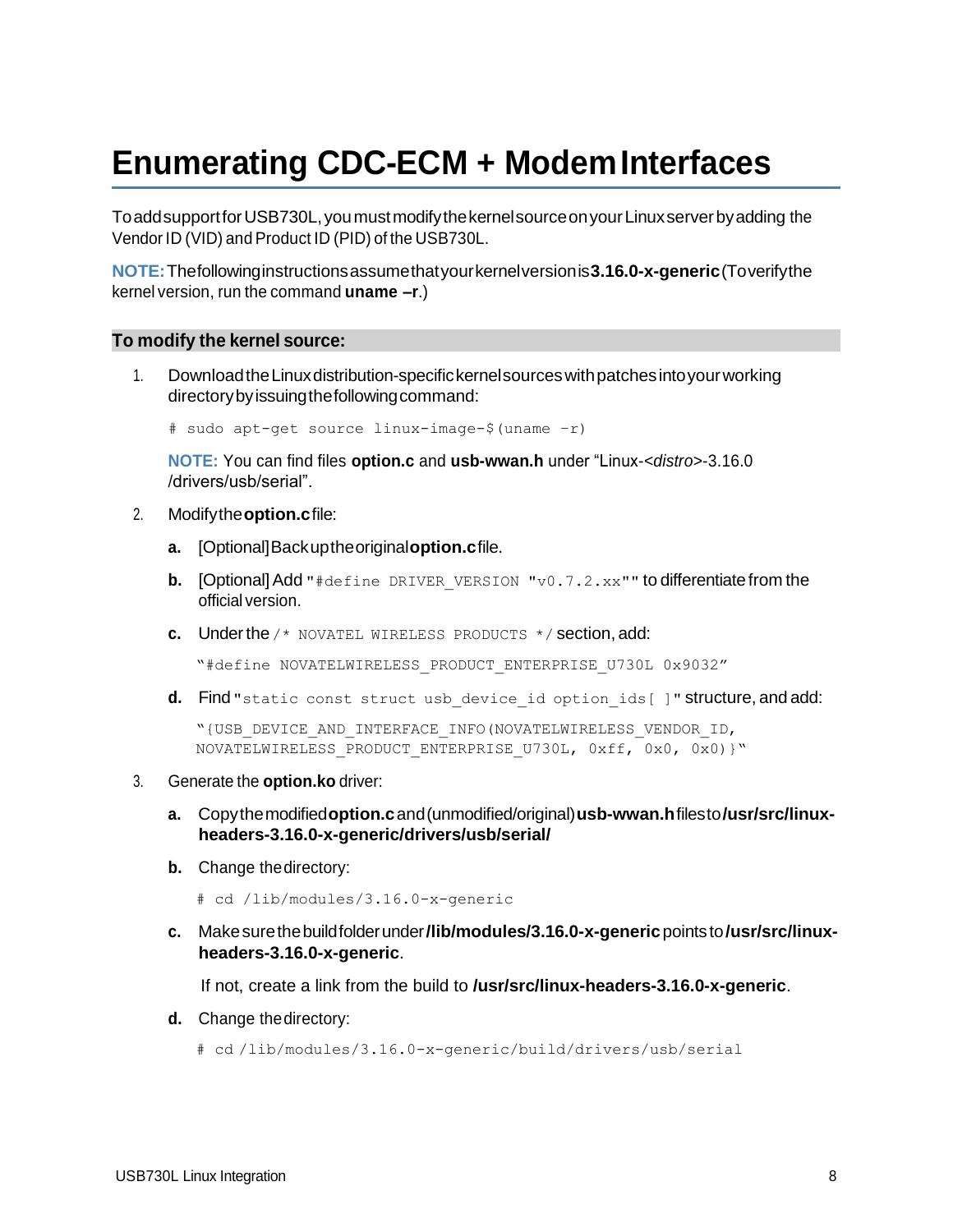**e.** SavetheoriginalMakefileandcreateanewMakefilethatcontainstheonlyrulefor **option.o**:

obj-m += option.o

**f.** Change thedirectory:

# cd /lib/modules/3.16.0-x-generic/build

**g.** Buildthedriverbyissuingthefollowingcommand:

```
# sudo make -C /lib/modules/3.16.0-x-generic/build/ 
M=/usr/src/linux-headers-3.16.0-x-generic/drivers/usb/serial/
```
- 4. Add or replace **option.ko** in system modules directory:
	- **a.** Checkifoption.koisloadedbyissuingthefollowingcommand:

```
# lsmod | grep option.ko
```
- **b.** If the output shows "option" loaded, then remove or unload it by issuing the following command:
	- # sudo modprobe -r option
- **c.** Copy the build by issuing the following command:

```
# sudo cp /usr/src/ linux-headers-3.16.0-x-
generic/drivers/usb/serial/option.ko /lib/modules/3.16.0-
x.generic/kernel/drivers/usb/serial/
```
**d.** Deploy the build by issuing the following command:

```
# sudo depmod -a
```
#### **ToenabletheModemInterface:**

- 1. VerifythatyourdeviceisinEnd-UserModebyissuingthefollowingcommand:
	- # lsusb

If the device is in End-User Mode, the response is:

ID 1410:**9030** Novatel Wireless

2. IfthedeviceisinEnd-UserMode,uninstalltheRNDISdriverbyissuingthefollowingcommand:

# sudo rmmod rndis\_host

3. SwitchthedevicetoEnterpriseModeconfigurationbyissuingthefollowingcommand:

```
# sudo usb_modeswitch –v 0x1410 –p 0x9030 –u 4
```